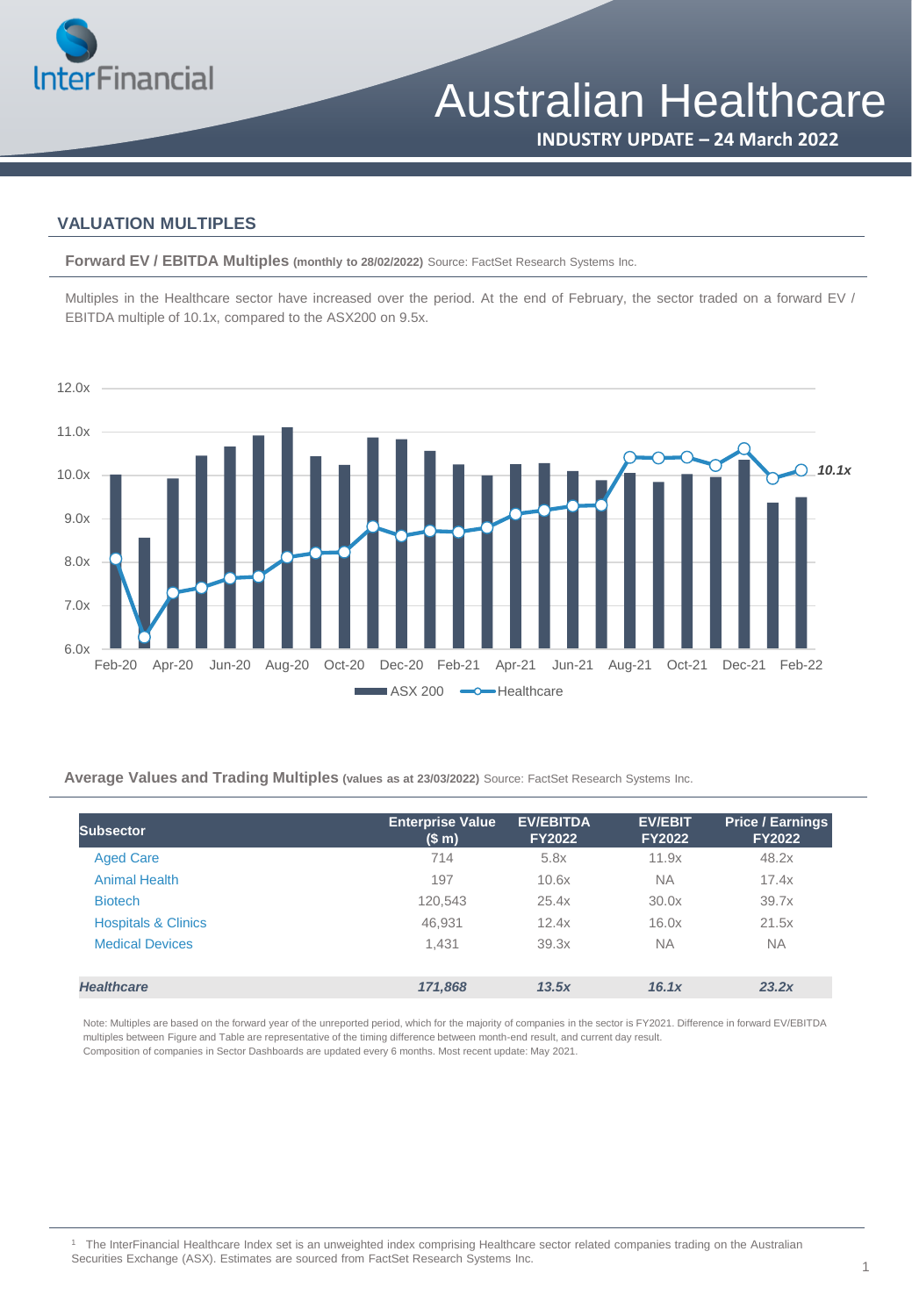

## Australian Healthcare

**INDUSTRY UPDATE – 24 March 2022**

### **MERGER & ACQUISITION NEWS…**



#### Value: AUD 111.21 m

**Panbela Therapeutics**, the United States based biopharmaceutical company engaged in developing therapeutics for pancreatic diseases is to acquire **Cancer Prevention Pharmaceuticals**, the local development stage company pioneering preventative therapeutics in oncology. The consideration is AUD 80.18m, which consist of AUD 20.18m paid in common shares, AUD 60m paid in earnout. The transaction is expected to close by the second quarter of 2022 and is subject to approval of the issuance of securities in the transactions by Panbela's stockholders, and satisfaction of other customary closing conditions.



#### Value: AUD 70.5 m

**Integral Diagnostics**, the Australia based manufacturer of radiology technology has agreed to acquire **Peloton Radiology**, the local Australia-based holding company having interest in companies engaged in providing radiology services. The consideration is AUD 70.5m, which consist of AUD 59.85m paid in cash, AUD 6.65m paid in common shares, AUD 4m paid in earnout. The transaction is subject to relevant regulatory approvals.



#### Value: AUD 987m

**EQT Partners AB,** the private equity firm, through its subsidiary **EQT Infrastructure Investment Fund**, the private equity fund, has agreed to acquire **Stockland Retirement Living**, the Australia based provider of community living services, from **Stockland Corp**, the Australia based owner, developer and manager of retail, residential, retirement living, office and industrial properties. The consideration is AUD 987m. The transaction is expected to close in late Q2 2022, subject to customary conditions and approvals, including the approval of the Foreign Investment Review Board.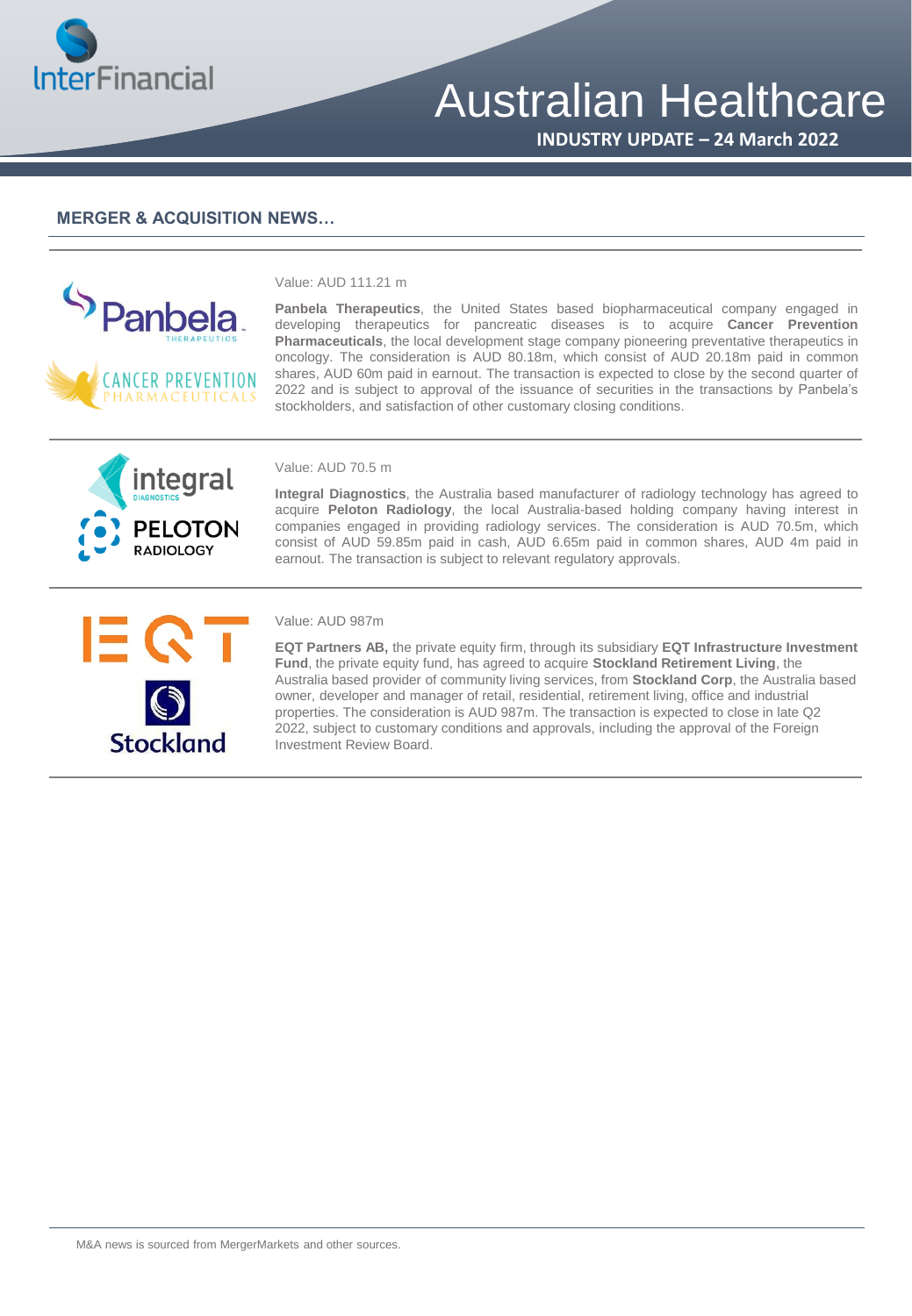

Australian Healthcare

**INDUSTRY UPDATE – 24 March 2022**

## **UNDER THE MICROSCOPE…**

- Owners of **GenesisCare**, an Australian provider of cancer and cardiology care, are looking to sell its cardiology business. The business unit generates an annual EBITDA of about AUD 30m on a revenue of AUD 120m.
- **Haemokinesis**, an Australian blood testing business, is set to list on the ASX to raise AUD 17m. Haemokinesis has priced the IPO at AUD 0.20 per share and will list with a market capitalisation of AUD 77.4m
- **Hills Health Solutions**, the Australian provider of nurse call and patient engagement systems, is open to targeted acquisitions and partnerships.
- **Careteq**, an Australian assisted living technology business, is seeking to explore merger and acquisitions (M&A) opportunities.
- UK-based telehealth company **Doctor Care Anywhere** is exploring acquisition opportunities. The company has a market cap of AUD 106m.
- **Vita Group**, the Australian retailer for personalised services via Artisan Aesthetic Clinic, is seeking to expand through prudent acquisitions. The company has a market cap of AUD 46m.
- Australian pharma manufacturer and distributor **Probiotec** is eyeing strategic acquisition opportunities. Probiotec has a market cap of AUD 172m.
- **Apiam Animal Health**, an Australian veterinary services provider, has a strong acquisitions pipeline. The company will continue to assess opportunities based on their strategic and financial merit. Apiam Animal Health has a market cap of AUD 118m.
- **Capitol Health**, an Australia-based diagnostic imaging business, is continuing to pursue value-creative bolt-on acquisitions aligned with its strategic plan. Capitol Health has a market cap of AUD 370m.
- **Australian Clinical Labs**, an Australia-based pathology group, is seeking strategic acquisitions in specialist and general pathology. The company has a market cap of AUD 1.6bn.
- **Healius**, an Australian healthcare business, is thought to be looking for acquisition opportunities. Healius, which has a market capitalisation of AUD 2.6bn, announced that its underlying profit increased 226% to AUD 245.6m
- **Regis Healthcare**, an Australia-based aged-care business, is seeking aged care facility and home care acquisitions. Regis Healthcare has a market cap of USD 413m
- **Integral Diagnostics**, has agreed to acquire Peloton Radiology, an Australian provider of radiology and diagnostic imaging services, for as much as AUD 66.5m
- **Nanosonics**, an Australian inventor of disinfection devices for the healthcare sector, is targeting strategic acquisitions.
- **Sonic Healthcare**, an Australian medical laboratory company, is assessing synergistic acquisitions. Sonic is well positioned to continue to invest in and expand the business with an active pipeline of opportunities under evaluation. The company has a market cap of USD 12bn
- **Pursue Ability**, an Australian disability support provider, is on the lookout to make an acquisition as part of domestic growth plans,